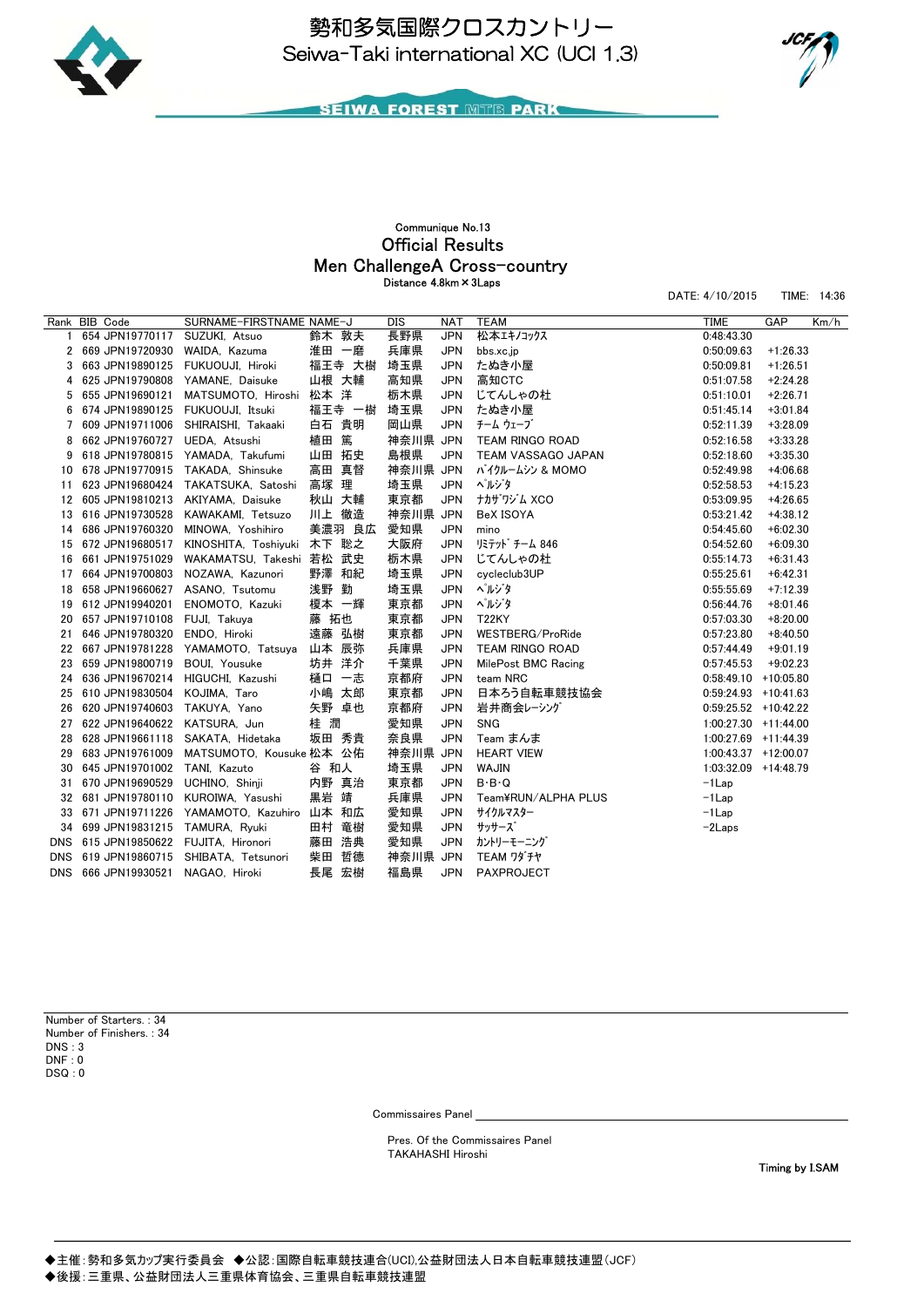



DATE: 4/10/2015 TIME: 14:35

**SEIWA FOREST MITE PARK** 

### Men ChallengeB Cross-country Official Results Communique No.14 Distance 4.8km×2Laps

Rank BIB Code SURNAME-FIRSTNAME NAME-J DIS NAT TEAM TIME GAP Km/h 1 969 SATO, Akira 佐藤 あきら 愛知県 JPN 0:31:54.94 2 866 JPN19960801 MATSUDA, Kentaro 松田 賢太郎 神奈川県 JPN Cyclery KIRIN / KMC / iPlan 0:33:11.62 +1:16.68 3 905 JPN19741207 OKA, Masayuki 岡 将行 大阪府 JPN 662-496部 0:33:33.49 +1:38.55 4 907 JPN19750219 TAGUCHI, Junya 田口 純也 兵庫県 JPN 662-496部 0:34:21.28 +2:26.34 5 808 JPN19720716 KODERA, Tomoyuki 小寺 知之 東京都 JPN sunday riders 0:34:32.18 +2:37.24 6 906 JPN19750704 OKUMURA, Eiji 奥村 英示 大阪府 JPN 662-496部 0:34:38.92 +2:43.98 7 904 JPN19790128 SUGAHARA, Shigenori 菅原 成典 兵庫県 JPN 662-496部 0:34:44.49 +2:49.55 8 914 JPN19731106 TETSUYA, Ichikawa 市川 哲也 広島県 JPN チーム アウタートップ 0:34:55.83 +3:00.89 9 890 JPN19801209 MATSUMOTO, Kenii 松本 腎治 岐阜県 JPN SNG 0:35:19.88 +3:24.94 10 975 JPN10690129 MARUHATA, Akihiko 丸畑 明彦 大阪府 JPN PC松本 0:35:38.35 +3:43.41 11 889 JPN19750922 YOSHINAGA, Makoto 吉永 誠 愛知県 JPN Tado-net 0:36:10.16 +4:15.22 12 879 JPN19770612 ICHIMARU, Tomoki 一丸 友樹 大阪府 JPN RINGO ROAD RACING 0:36:17.44 +4:22.50 13 943 JPN19731009 YANAGIHORI, Shin 柳堀 伸 東京都 JPN Rise-Ride 2020 0:36:20.78 +4:25.84 14 833 JPN19810312 WADA, Ryohei 和田 良平 大阪府 JPN TEAM RINGO ROAD 0:36:44.30 +4:49.36 15 920 JPN19841112 KOBAYASHI, Yousuke 小林 洋介 大阪府 JPN シマノドリンキング・BMS 0:37:03.21 +5:08.27 16 910 JPN19700731 TAI, Yoshihisa 田井 善久 奈良県 JPN Club La.sista Offroad team 0:37:20.99 +5:26.05 17 994 FURUI, Hideto 古井 秀人 兵庫県 JPN 0:37:29.14 +5:34.20 18 902 JPN19910111 NOGUCHI, Jun 野口 惇 茨城県 JPN バンベール茨城 0:37:55.05 +6:00.11 19 888 JPN19860218 YABUUCHI, Yasuhiro 藪内 靖弘 三重県 JPN TeamRuedaNagoya 0:38:02.24 +6:07.30 20 876 JPN19680327 ITO, Masatoshi 伊藤 政利 三重県 JPN TADO BICYCLE TEAM 0:38:06.01 +6:11.07 21 806 JPN19680804 TASHIRO Yasunari 田代 泰也 東京都 JPN HEART VIEW 0:38:12.73 +6:17.79 22 973 JPN19730429 NAKAYAMA, Satoshi 中山 誠司 東京都 JPN 日野自動車レーシングチーム 0:38:27.31 +6:32.37 23 803 JPN19740725 FUKUSHIMA, Masashi 福島 雅志 岡山県 JPN チームダックスフンド 0:38:27.38 +6:32.44 24 802 JPN19751117 NIIMI, Norihiro 新美 憲弘 愛知県 JPN サッサーズ 0:38:34.15 +6:39.21 25 983 HAYASHI, Nobuhiko 林 延彦 奈良県 JPN 0:38:34.22 +6:39.28 26 978 ISHII, Tomoyuki 石井 智之 三重県 JPN 0:39:04.16 +7:09.22 27 892 JPN19850603 SAKAMOTO, Yousuke 坂本 陽介 滋賀県 JPN ストラーダレーシング 0:39:40.79 +7:45.85 28 954 JPN19710601 KAMURA, Kenji 嘉村 憲司 神奈川県 JPN TEAM ワダチヤ 0:39:44.07 +7:49.13 29 984 KISHIE, Takayuki 岸江 貴之 愛知県 JPN 0:39:54.94 +8:00.00 30 947 JPN19680713 WAKATSUKI, Koji 若月 浩二 東京都 JPN Rise-Ride 2020 0:39:57.68 +8:02.74 31 976 HOMAN, Yasuhiro 穂満 康宏 三重県 JPN 0:40:02.96 +8:08.02 32 816 JPN19800928 FUJITA, Naoto 藤田 尚登 三重県 JPN TAKTRY RACING 0:40:18.68 +8:23.74 33 878 JPN19880102 SAKAI, Kengo 酒井 健吾 滋賀県 JPN ストラーダレーシング 0:40:47.61 +8:52.67 34 853 JPN19890306 USUI, Makoto 臼井 真 大阪府 JPN シマノドリンキング AKN 0:41:03.33 +9:08.39 35 844 JPN19830806 YAMADA, Naohiko 山田 直彦 大阪府 JPN シマバリンキング・BMS 0:41:14.65 +9:19.71 36 828 JPN19850512 SHIMIZU, Ryohei 清水 亮平 大阪府 JPN ようちゃん 0:41:25.10 +9:30.16 37 815 TOYAMA, Tetsuya 外山 哲也 愛知県 JPN 0:42:09.43 +10:14.49 38 829 JPN19731226 NOGAMI, Makoto 野上 誠 京都府 JPN 岩井商会レーシング 0:42:40.86 +10:45.92 39 855 JPN19790613 KAMIUTURI, Shingo 神移 真悟 千葉県 JPN Mile Post Racing 0:42:59.67 +11:04.73 40 875 JPN19810506 NAKATA, Takurou 中田 拓郎 奈良県 JPN Club La.sista Offroad team 0:43:50.31 +11:55.37 41 830 JPN19850109 MATOU, Kiyohito 間藤 清仁 栃木県 <u>JPN NCC CEREZO 0.43:52.38 +11:57.44</u>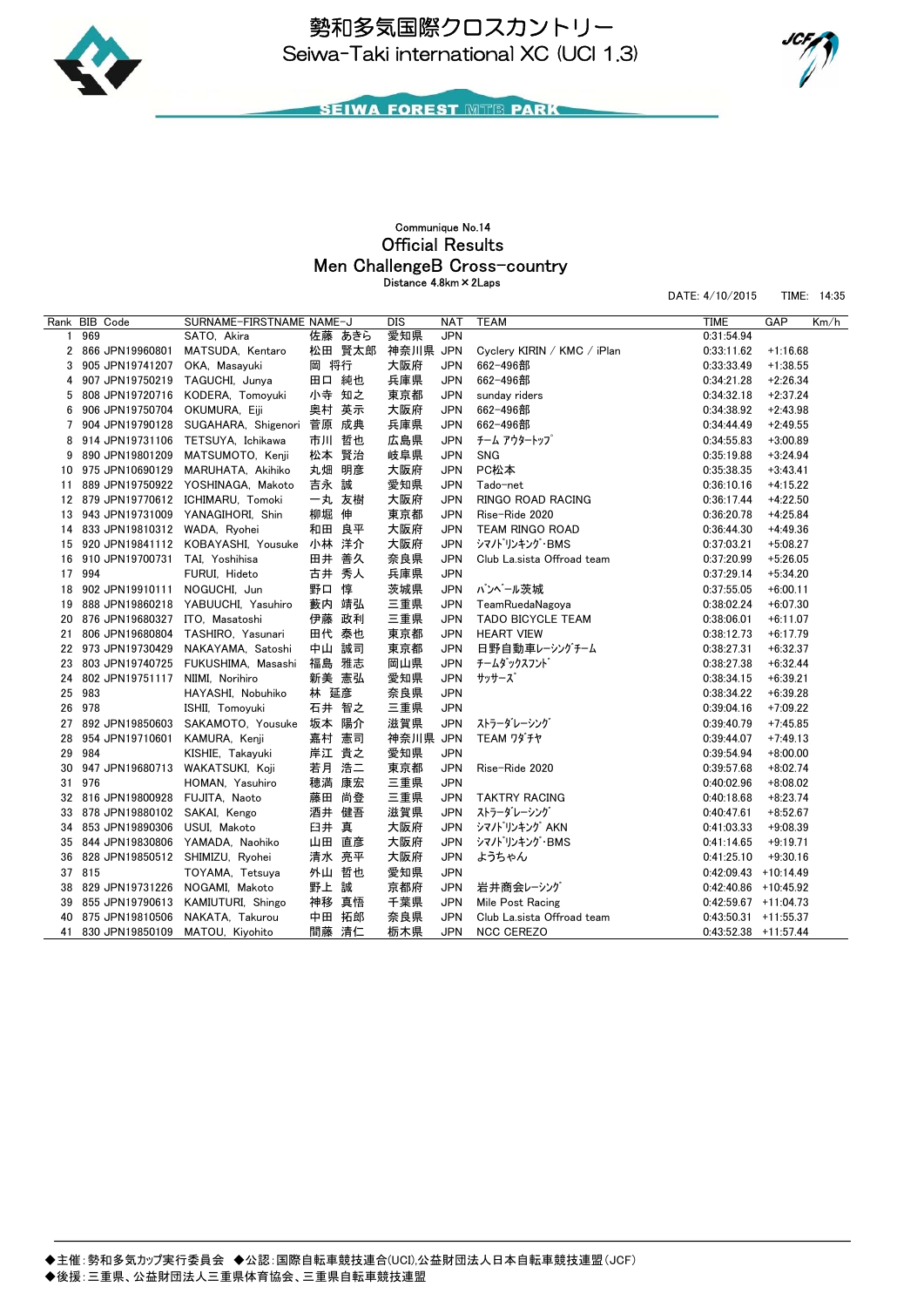



# **SEIWA FOREST MITE PARK**

|                | Rank BIB Code       | SURNAME-FIRSTNAME NAME-J |        | DIS      | NAT        | TEAM                 | TIME                   | <b>GAP</b>  | Km/h |
|----------------|---------------------|--------------------------|--------|----------|------------|----------------------|------------------------|-------------|------|
|                | 42 813 JPN19630711  | FUKUSHIMA, Masaaki       | 福島 正明  | 東京都      | <b>JPN</b> | 日野自動車レーシングチーム        | 0:43:55.68             | $+12:00.74$ |      |
| 43             | 980                 | YOSHII. Kosuke           | 吉井 康介  | 熊本県      | <b>JPN</b> |                      | $0:44:17.72$ +12:22.78 |             |      |
| 44             | 843 JPN19690411     | KOMASAKI, Hirotaka       | 駒崎 洋太  | 京都府      | JPN        | 日本ろう自転車競技協会          | 0:44:46.39             | $+12:51.45$ |      |
|                | 45 985              | YAMASHINA, Akira         | 山科 章   | 奈良県      | JPN        |                      | 0:45:27.46             | +13:32.52   |      |
|                | 46 977              | SAKAI, Masaki            | 酒井 雅規  | 愛知県      | <b>JPN</b> |                      | 0:50:20.13             | $+18:25.19$ |      |
|                | 47 832 JPN19901003  | TODA, Hiroyuki           | 戸田 寛幸  | 愛知県      | JPN        | 日本ろう自転車競技協会          | 0:51:52.51             | $+19:57.57$ |      |
| 48             | 981                 | ISHIKURA. Taigi          | 石倉 大義  | 愛知県      | <b>JPN</b> |                      | 0:52:44.84             | +20:49.90   |      |
| 49             | 837 JPN19721003     | TAKASHI. Saito           | 斉藤 孝士  | 広島県      |            | JPN チーム アウタートップ      | $0:56:40.20$ +24:45.26 |             |      |
|                | 50 995              | UESUGI, Atsushi          | 上杉 淳   | 三重県      | <b>JPN</b> |                      | $-1$ Lap               |             |      |
|                | 51 996              | ICHIDA, Masanori         | 伊地田 将法 | 三重県      | <b>JPN</b> |                      | $-1$ Lap               |             |      |
| <b>DNF</b>     | 877 JPN19680410     | IKEGAME, Hideki          | 池亀 英樹  | 神奈川県 JPN |            | 日本ろう自転車競技協会          |                        |             |      |
| <b>DNF</b>     | 901 JPN19901224     | SHIRAISHI, Chihiro       | 白石 千尋  | 和歌山県 JPN |            | DECOJA RACING TEAM   |                        |             |      |
| DNF 924        |                     | ISHIZUMI, Mitsuhiro      | 石角 充弘  | 京都府      | <b>JPN</b> |                      |                        |             |      |
|                | DNS 811 JPN19730316 | OMAE, Yasushi            | 尾前 靖   | 兵庫県      | JPN        | <b>USM</b>           |                        |             |      |
|                | DNS 865 JPN19650804 | SHIMIZU. Tatsuro         | 清水 辰朗  | 山口県      | <b>JPN</b> | <b>FUJIMOTO FARM</b> |                        |             |      |
| <b>DNS 927</b> |                     | HIRAI, Toshifumi         | 平井 敏文  | 大阪府      | <b>JPN</b> |                      |                        |             |      |
| <b>DNS 940</b> |                     | MATSUMOTO, Akihiro       | 松本 章広  | 三重県      | JPN        |                      |                        |             |      |
| <b>DNS 974</b> |                     | KITAGAITO, Atsushi       | 北垣戸 淳  | 三重県      | JPN        |                      |                        |             |      |
| DNS 979        |                     | SAKAKIBARA, Shinji       | 榊原 真二  | 愛知県      | <b>JPN</b> |                      |                        |             |      |

DSQ : 0 Number of Starters. : 54 Number of Finishers. : 51 DNS : 6 DNF : 3

Commissaires Panel

Pres. Of the Commissaires Panel TAKAHASHI Hiroshi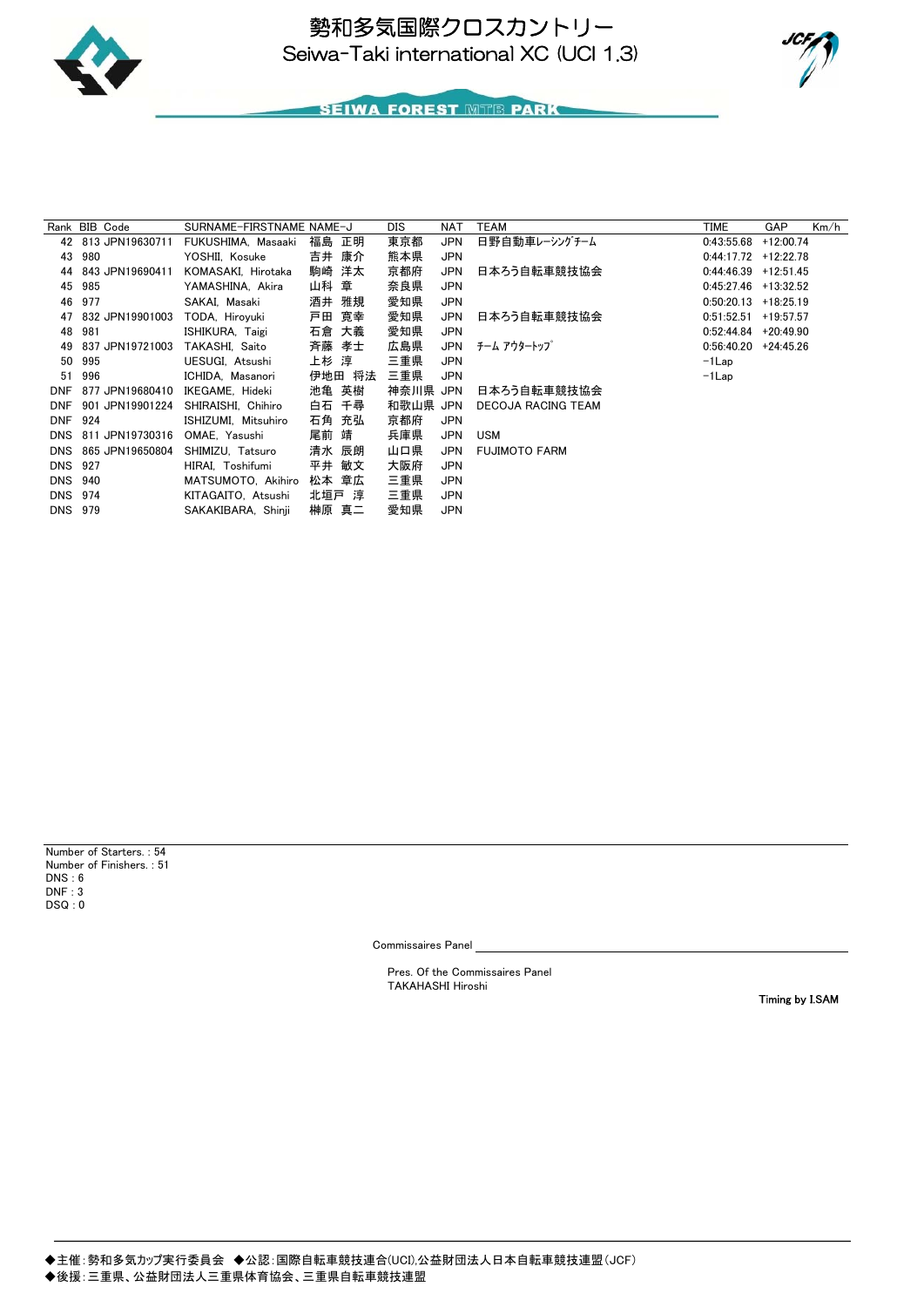



# Official Results Communique No.15 Distance 4.8km×2Laps Women\_Youth Cross-country

DATE: 4/10/2015 TIME: 14:50

| Rank       | BIB<br>Code         | SURNAME-FIRSTNAME   | NAME-J    | DIS | NAT | <b>TEAM</b>    | <b>TIME</b> | GAP | Km/h |
|------------|---------------------|---------------------|-----------|-----|-----|----------------|-------------|-----|------|
|            | UPN19990504_<br>502 | YAMADA.<br>Yuki     | 力害<br>山田  | 北海道 | JPN | TEAM BG8 A     | 0:36:54.45  |     |      |
| <b>DNS</b> | JPN20010410<br>504  | KOBAYASHI.<br>Akari | 小林<br>あか里 | 長野県 | JPN | MTBクラブ安曇野<br>M |             |     |      |

DSQ : 0 Number of Starters. : 1 Number of Finishers. : 1 DNS : 1 DNF : 0

Commissaires Panel

Pres. Of the Commissaires Panel TAKAHASHI Hiroshi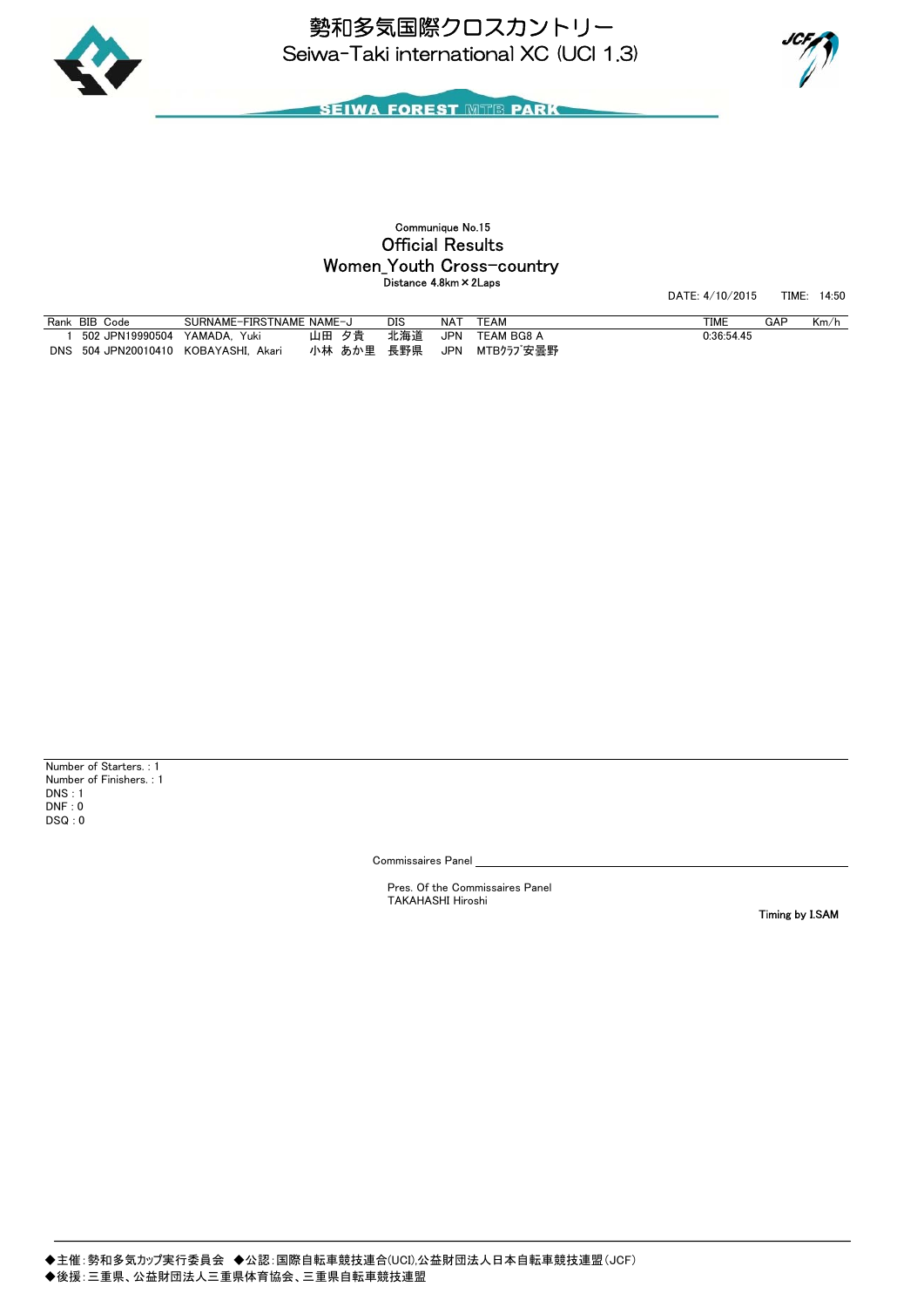



Women\_Junior Cross-country Seiwa-Taki, JPN - Oct 4th, 2015 Communique NO.16 Distance 4.8km×2Laps Final Ranking Cross-Country

| Race                                                       |                   |     |                   |               |            |  |  |
|------------------------------------------------------------|-------------------|-----|-------------------|---------------|------------|--|--|
| Rank Nber UCI Code                                         | SurName-FirstName | Nat | Team              | Race Time Gap |            |  |  |
| 402 JPN19980919 SATO. Toshimi                              |                   |     | JPN TEAM BG8 A    | 0:37:34.16    |            |  |  |
| Distance: $4.8$ km $\times$ 2Laps Average speed: 15.34km/h |                   |     |                   |               |            |  |  |
| 2 403 JPN19981127 ISHIDA. Megumi                           |                   |     | JPN リミテット゛チーム 846 | 0:41:28.18    | $+3:54.02$ |  |  |

4/10/2015 14:31

Speed in Km/h - DNS=Did Not Start - DNF = Did Not Finish - DSQ = Disqualified - \* = Under23

80 Competitor(s) Entered.

I-SAM Timing & Results

Finish Commissaire **Pres** of Commissaires Panel HIRANO Madoka TAKAHASHI Hiroshi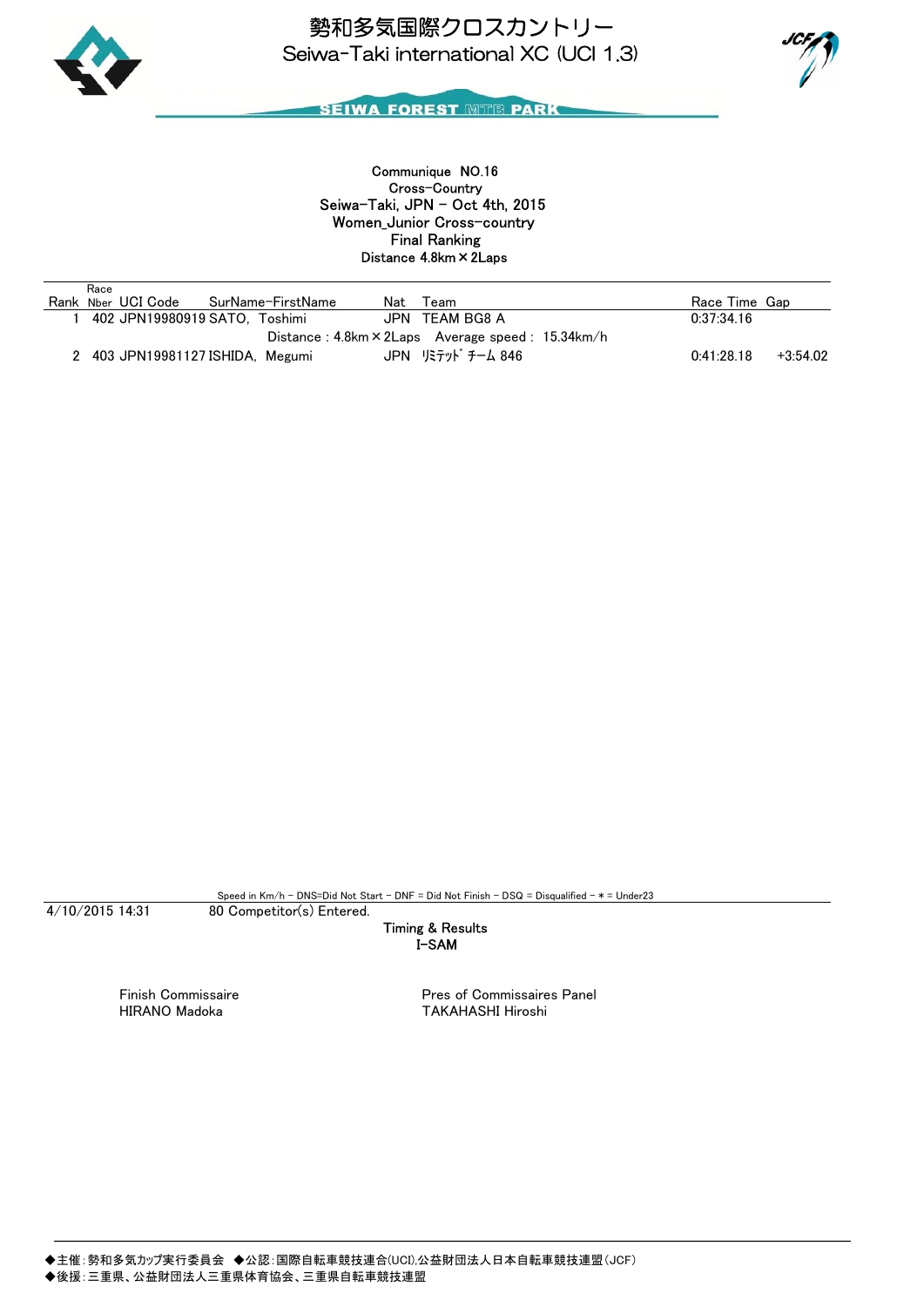# Men Youth Cross-country Official Results Communique No.17 Distance 4.8km×3Laps

DATE: 4/10/2015 TIME: 11:17

| Rank BIB Code                   | SURNAME-FIRSTNAME NAME-J            |       |        | DIS | <b>NAT</b> | TEAM               | TIME       | GAP         | Km/h |
|---------------------------------|-------------------------------------|-------|--------|-----|------------|--------------------|------------|-------------|------|
|                                 | 501 JPN19991126 KITABAYASHI, Riki   | 北林 力  |        | 長野県 | <b>JPN</b> | WESTBERG/ProRide J | 0:44:00.15 |             |      |
| 2 531 JPN20000428               | MURAKAMI. Koutarou                  |       | 村上 功太郎 | 愛媛県 | JPN        | こけむしろ              | 0:45:48.15 | $+1:48.00$  |      |
| 3 507 JPN20001025               | KAMINAGA, Shinichi                  | 神永 真一 |        | 大阪府 | <b>JPN</b> | WESTBERG/ProRide J | 0.45.54.36 | $+1:54.21$  |      |
|                                 | 4 513 JPN20010921 YAMAGUCHI. Souhei | 山口 創平 |        | 滋賀県 | <b>JPN</b> | WESTBERG/ProRide J | 0:46:57.23 | $+2:57.08$  |      |
|                                 | 5 520 JPN20011127 SUGAWARA. Seita   | 菅原 清太 |        | 愛知県 | <b>JPN</b> | リミテット゛チーム 846      | 0:47:05.07 | $+3:04.92$  |      |
| 6 504 JPN20000415 ISHIKAWA, Gen |                                     | 石川 絃  |        | 愛知県 |            | JPN サッサーズ          | 0.47.2202  | $+3:21.87$  |      |
|                                 | 503 JPN19990605 OHNISHI. Hidenori   | 大西 秀典 |        | 兵庫県 | JPN        | Sonic-Racing       | 0:48:11.11 | $+4:10.96$  |      |
|                                 | 8 508 JPN19990512 HASHIMOTO. Sora   | 橋本 青空 |        | 長野県 | <b>JPN</b> | MTBクラブ安曇野          | 0:51:31.39 | $+7:31.24$  |      |
| 9 509 JPN20000126               | TSUMAKI. Shotaro                    |       | 妻木 祥太郎 | 大阪府 | <b>JPN</b> | TEAM RINGO ROAD    | 1.11.3648  | $+27:36.33$ |      |

Commissaires Panel

Pres. Of the Commissaires Panel TAKAHASHI Hiroshi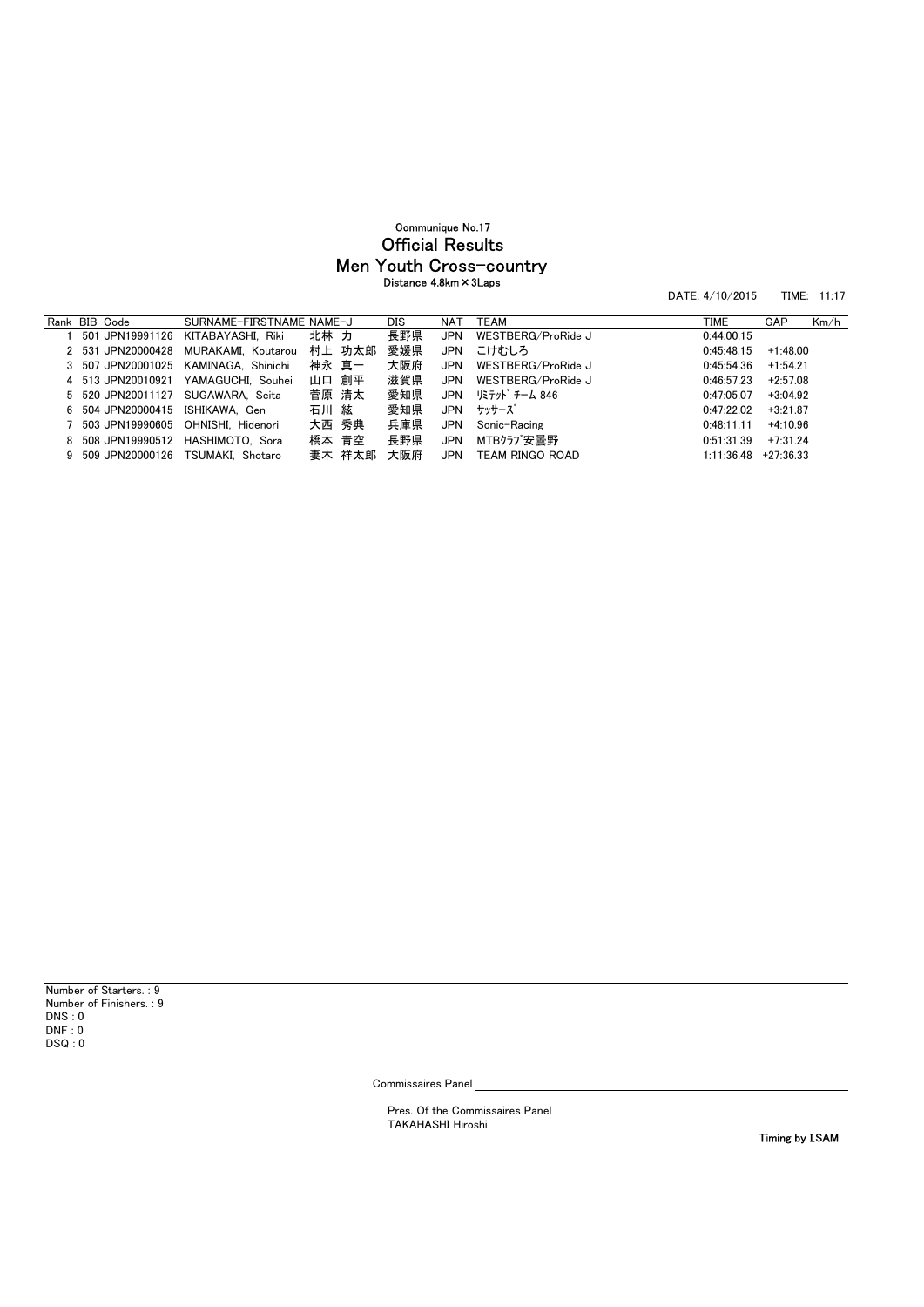



DATE: 4/10/2015 TIME: 14:34

**SEIWA FOREST MITE PARK** 

# Official Results Communique No.18 Distance 4.8km×4Laps Men Master Cross-country

Rank BIB Code SURNAME-FIRSTNAME NAME-J DIS NAT TEAM TIME GAP Km/h<br>1 204 JPN19720413 UEKAWA, Eiji 植川 英治 静岡県 JPN キヤハンCC 1:03:07.99 1 204 JPN 19720413 2 219 JPN19800312 YAMADA, Keishiro 山田 敬士朗 福岡県 JPN Q-MAX 1:04:48.39 +1:40.40 3 203 JPN19690925 SHIOMI, Manabu 塩見 学 東京都 JPN B·B·Q 1:05:04.55 +1:56.56 4 201 JPN19691025 ODAJIMA, Takahiro 小田島 貴弘 神奈川県 JPN maillot SY-Nak 1:06:27.41 +3:19.42 5 210 JPN19800114 HARADA, Kouta 原田 耕太 岐阜県 JPN KYB RACING 1:07:41.77 +4:33.78 6 215 JPN19650706 SATO, Shin-Ichi 佐藤 真一 神奈川県 JPN キヤノンCC 1:08:42.30 +5:34.31 7 239 JPN19691105 SHISHIBA, Satoshi 紫芝 智志 愛知県 JPN SNG 1:10:50.32 +7:42.33 8 214 JPN19700209 KOMIYAMA, Hiromitsu 込山 弘光 神奈川県 JPN HEART VIEW 1:11:00.71 +7:52.72 9 222 JPN19770606 JIKUMARU, Hiroki 軸丸 広樹 愛知県 JPN 無限 1:11:23.14 +8:15.15 10 242 JPN19710814 SANADA, Hiroshi 真田 大 東京都 JPN cycleclub3UP 1:12:34.94 +9:26.95 11 225 JPN19630226 MASU, Yasunobu 桝 泰将 東京都 JPN VOLCAオードビーBOMA・UVEX 1:12:35.17 +9:27.18 12 211 JPN19750911 ARAMAKI, Shunsuke 荒巻 俊介 福岡県 JPN Independent 1:12:39.64 +9:31.65 13 223 JPN19580412 HASHIMOTO, Kanji 橋本 寛二 岡山県 JPN チームダックスフンド 1:15:36.15 +12:28.16 14 221 JPN19810330 IMACHI, Mineo 井町 海音男 愛知県 JPN サッサーズ 1:16:46.26 +13:38.27 15 228 JPN19821103 SHIRAKAWA, Shinichi 白川 真一 愛知県 JPN サッサーズ 1:18:21.16 +15:13.17 16 226 JPN19841210 HOSHINO, Takaya 星野 貴哉 愛知県 JPN サッサーズ 1:18:36.50 +15:28.51 17 231 JPN19701214 KOTANI, Takashi 古谷 崇 愛知県 JPN サイクルマスター -1Lap 18 233 JPN19700413 OGUCHI, Atsushi 小口 敦 神奈川県 JPN HEART VIEW -1Lap DNF 235 JPN19660204 TAKEMOTO, Yuji 竹本 勇治 愛媛県 JPN Team TOC DNS 202 JPN19731124 OHASHI, Masaru 大橋 優 奈良県 JPN TeamPoppo/なんちゃってバイカーズ DNS 217 JPN19690130 SANO, Mitsuhiro 佐野 光宏 滋賀県 JPN ストラーダレーシング DNS 220 JPN19690928 UEMURA, Masahiko 上村 正彦 東京都 JPN maillot SY-Nak DNS 227 JPN19670115 NAKAZATO, Masato 中里 成人 東京都 JPN B・B・Q

 $DSQ:0$ Number of Starters. : 19 Number of Finishers. : 18 DNS : 4  $DNF \cdot 1$ 

Commissaires Panel

Pres. Of the Commissaires Panel TAKAHASHI Hiroshi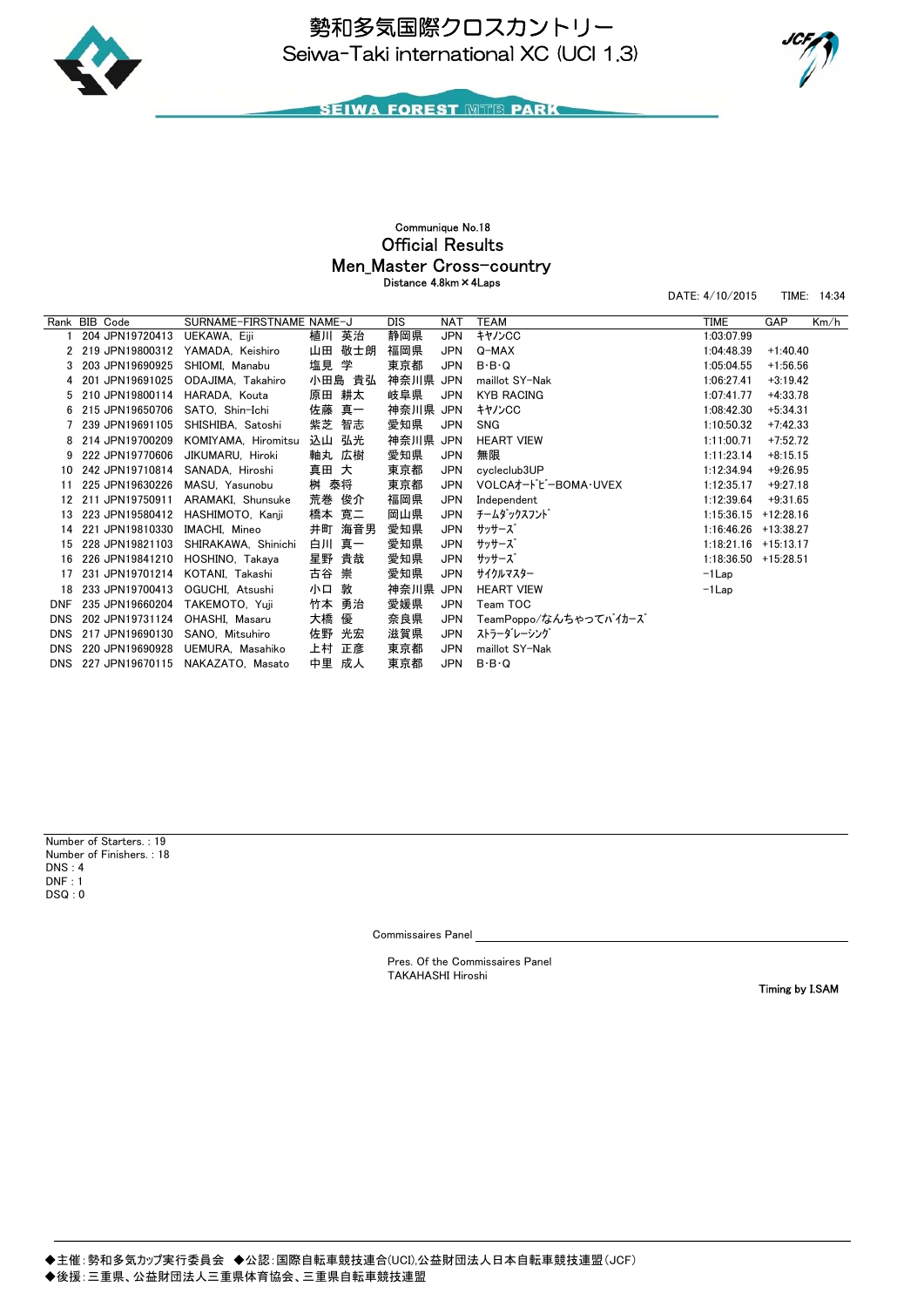



## **SEIWA FOREST MITE PARK**

Women\_Elite Cross-country Seiwa-Taki, JPN - Oct 4th, 2015 Communique NO.19 Distance 4.8km×4Laps Final Ranking Cross-Country

|            | Race |                                      |                                                  |               |             |
|------------|------|--------------------------------------|--------------------------------------------------|---------------|-------------|
|            |      | Rank Nber UCI Code SurName-FirstName | Nat Team                                         | Race Time Gap |             |
|            |      | 11 JPN19830401 SUEMASA, Mio          | JPN SRAM/LITEC                                   | 1:07:19.64    |             |
|            |      |                                      | Distance: 4.8km × 4Laps Average speed: 17.12km/h |               |             |
| 2          |      | 1 JPN19700524 KOBAYASHI, Kanako      | JPN MTBクラブ安曇野                                    | 1:11:09.67    | $+3:50.03$  |
| 3          |      | 4 JPN19960620 NAKASHIMA. Takaho      | JPN maillot SY-Nak                               | 1:14:44.17    | $+7:24.53$  |
| 4          |      | 5 JPN19800417 HASHIGUCHI. Yoko       | JPN TEAM ワダチヤ                                    | 1:16:28.22    | $+9:08.58$  |
| 5.         |      | 3 JPN19941016 AINOTA. Seika          | JPN SRAM/LITEC RISING                            | 1:16:49.03    | $+9:29.39$  |
| 6          |      | 12 JPN19860120 SHIGEKANE. Mivuki     | JPN 焼鳥山鳥R                                        | 1:19:44.43    | $+12:24.79$ |
|            |      | 13 JPN19691031 KANOU, Naoko          | JPN ストラーダレーシング                                   | $-1$ Lap      |             |
| <b>DNS</b> |      | 7 JPN19740209 SUZUKI. Mikako         | JPN Cyclery KIRIN / KMC / iPlan                  |               |             |

Speed in Km/h - DNS=Did Not Start - DNF = Did Not Finish - DSQ = Disqualified - \* = Under23

#### 7 Competitor(s) Entered.

### I-SAM Timing & Results

4/10/2015 14:32

Finish Commissaire **Pres of Commissaires Panel** HIRANO Madoka TAKAHASHI Hiroshi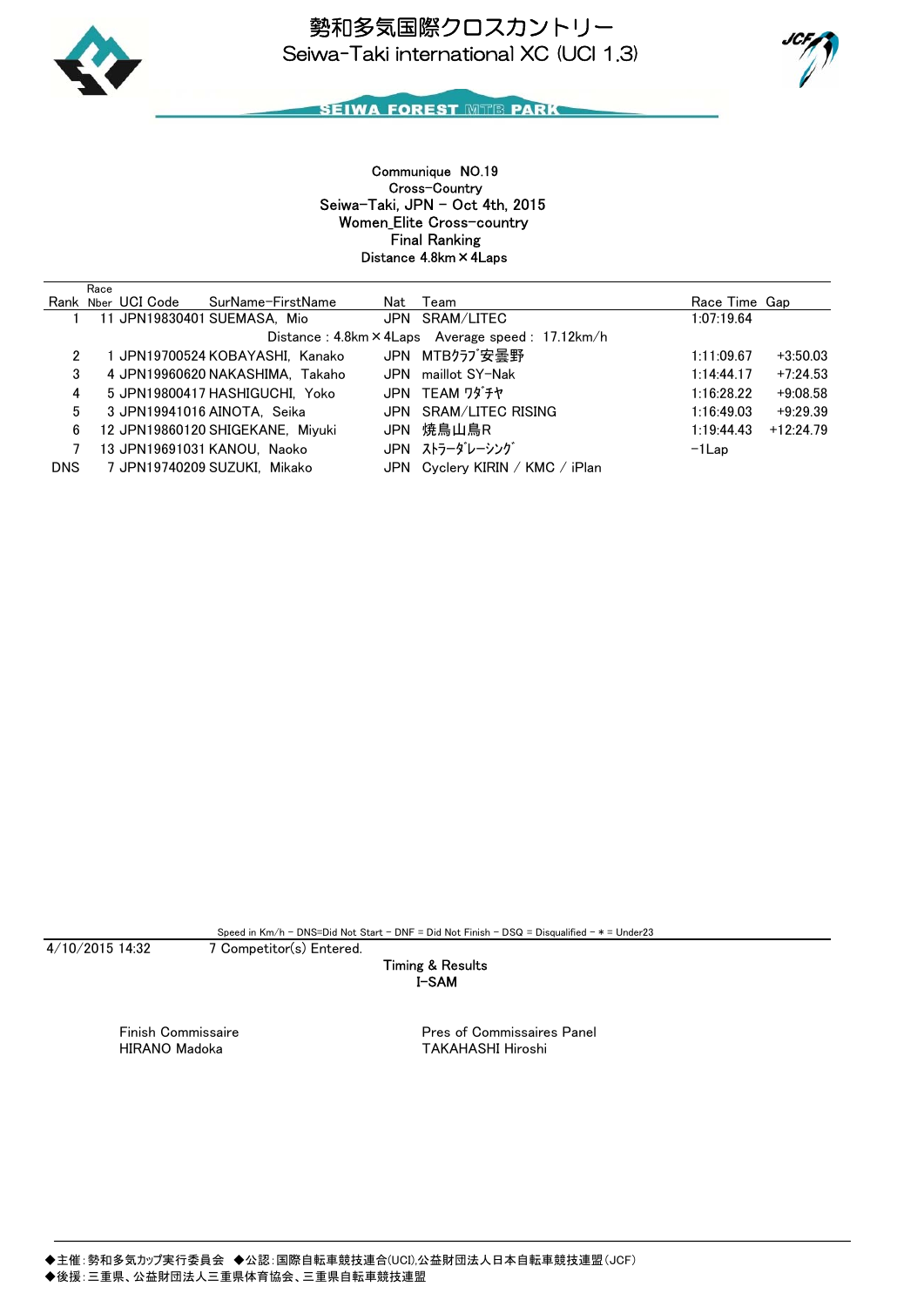



Men\_Junior Cross-country Seiwa-Taki, JPN - Oct 4th, 2015 Communique NO.20 Distance 4.8km×4Laps Final Ranking Cross-Country

|    | Race |                           |                                  |            |                                                         |               |            |
|----|------|---------------------------|----------------------------------|------------|---------------------------------------------------------|---------------|------------|
|    |      | Rank Nber UCI Code        | SurName-FirstName                | Nat        | Team                                                    | Race Time Gap |            |
|    |      |                           | 401 JPN19970514 HIRABAYASHI. Ari |            | JPN WESTBERG/ProRide J                                  | 0:56:04.86    |            |
|    |      |                           |                                  |            | Distance: $4.8km \times 4Laps$ Average speed: 20.55km/h |               |            |
|    |      |                           | 2 403 JPN19971110 TAKEUCHI, Ryo  |            | JPN WESTBERG/ProRide J                                  | 0.56:23.33    | $+18.47$   |
|    |      |                           | 3 405 JPN19970811 HONDA, Akira   | JPN        | Green Grips                                             | 1:00:51.05    | $+4:46.19$ |
|    |      |                           | 4 409 JPN19980426 KUROSE, Fumiya | JPN        | TEAM BG8 A                                              | 1:01:27.38    | $+5:22.52$ |
|    |      |                           | 5 402 JPN19970427 YAMADA. Masaki | JPN        | Limited846/LITEC                                        | 1:02:13.48    | $+6:08.62$ |
| 6  |      |                           | 404 JPN19970421 MATSUMOTO, Yuta  | <b>JPN</b> | WESTBERG/ProRide J                                      | 1:03:33.26    | $+7:28.40$ |
|    |      |                           | 411 JPN19980401 KASAI, Akio      |            | JPN 八代農高 泉分校                                            | 1:03:49.12    | $+7:44.26$ |
| 8  |      |                           | 406 JPN19981003 EGOSHI, Shouva   | JPN        | WESTBERG/ProRide J                                      | 1:03:49.85    | $+7:44.99$ |
| 9. |      |                           | 415 JPN19980716 ANADA. Kishu     | JPN        | TEAM BG8 A                                              | 1:04:54.31    | $+8:49.45$ |
| 10 |      | 410 JPN19980129 UENO. Ren |                                  |            | JPN 八代農高 泉分校                                            | 1:05:22.68    | $+9:17.82$ |

Speed in  $Km/h$  - DNS=Did Not Start - DNF = Did Not Finish - DSQ = Disqualified -  $*$  = Under23

4/10/2015 14:34

10 Competitor(s) Entered.

### I-SAM Timing & Results

Finish Commissaire **Pres of Commissaires Panel**<br>HIRANO Madoka Pres Commissaires Panel TAKAHASHI Hiroshi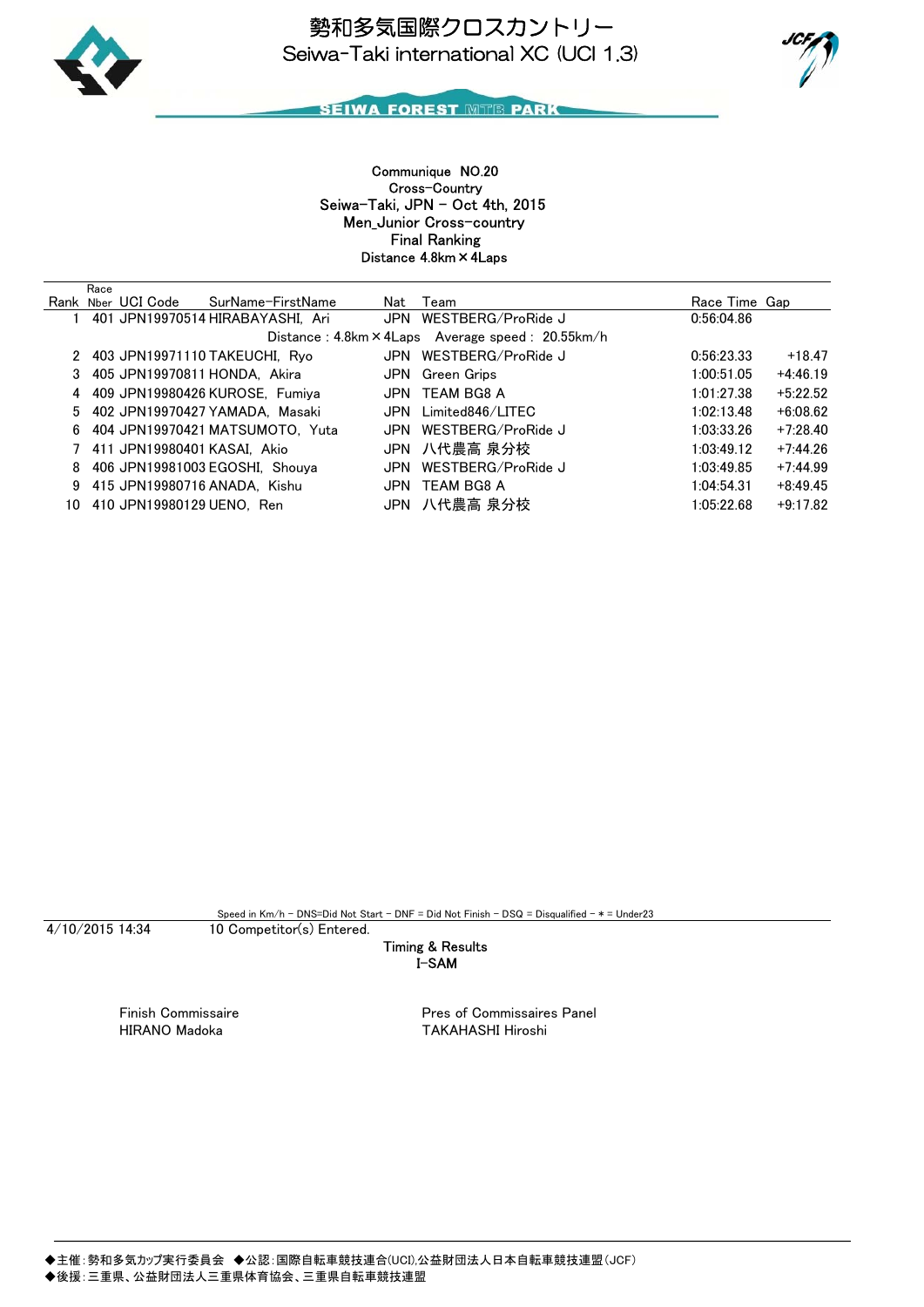



Men\_Elite Cross-country Seiwa-Taki, JPN - Oct 4th, 2015 Communique NO.21 Distance 4.8km×6Laps Final Ranking Cross-Country

|                | Race |                          |                                      |     |                                               |               |             |
|----------------|------|--------------------------|--------------------------------------|-----|-----------------------------------------------|---------------|-------------|
|                |      | Rank Nber UCI Code       | SurName-FirstName                    |     | Nat Team                                      | Race Time Gap |             |
| 1              |      |                          | 4 JPN19760115 KADOTA, Motoshi        |     | JPN TEAM GIANT                                | 1:24:50.78    |             |
|                |      |                          |                                      |     | Distance: 28.8 km - Average speed: 20.37 km/h |               |             |
| $\overline{c}$ |      |                          | 2 JPN19870515 HIRANO, Seiya          |     | JPN Bridgestone Anchor Cyclingteam            | 1:25:06.77    | $+15.99$    |
| 3              |      |                          | 11 JPN19911110 MATSUO, Jun           |     | JPN MIYATA-MERIDA BIKING TEAM                 | 1:25:59.21    | $+1:08.43$  |
| 4              |      |                          | 6 JPN19930210 NAKAHARA, Yoshitaka    |     | JPN BH RACING MTB TEAM                        | 1:26:33.96    | $+1:43.18$  |
| 5              |      |                          | 8 JPN19830723 SATOU, Seiji           |     | JPN USM                                       | 1:26:38.94    | $+1:48.16$  |
| 6              |      | 1 JPN19800930 SAITO, Ryo |                                      |     | JPN Bridgestone Anchor Cyclingteam            | 1:27:18.18    | $+2:27.40$  |
| 7              |      |                          | 10 JPN19940615 MAEDA, Kohei          |     | JPN BIORACER                                  | 1:27:51.71    | $+3:00.93$  |
| 8              |      |                          | 26 JPN19771213 KUNII, Toshio         |     | JPN MilePost BMC Racing                       | 1:28:14.54    | $+3:23.76$  |
| 9              |      |                          | 12 JPN19750916 OBUCHI, Koki          |     | JPN DECOJA RACING TEAM                        | 1:28:52.36    | $+4:01.58$  |
| 10             |      |                          | 46 JPN19820215 SHINAGAWA, Masahiro   |     | JPN TEAM YOUCAN                               | 1:29:32.74    | $+4:41.96$  |
| 11             |      |                          | 48 JPN19790617 YOROZUYA, Kazuya      |     | JPN FUJIMOTO FARM                             | 1:30:03.13    | $+5:12.35$  |
| 12             |      |                          | 31 JPN19880428 YAMADA, Tsukasa       |     | JPN TEAM SCOTT                                | 1:30:26.97    | $+5:36.19$  |
| 13             |      |                          | 19 JPN19940112 SAWADA, Toki          | JPN | Bridgestone Anchor Cyclingteam                | 1:30:46.44    | $+5:55.66$  |
| 14             |      |                          | 13 JPN19740916 GOUDA, Masayuki       |     | JPN cycleclub3UP                              | 1:30:55.36    | $+6:04.58$  |
| 15             |      |                          | 22 JPN19720108 SHIROTA, Kazuaki      |     | JPN PAXPROJECT                                | 1:30:57.53    | $+6:06.75$  |
| 16             |      |                          | 43 JPN19950405 YAMADA, Yoshiki       |     | JPN SRAM/LITEC                                | 1:31:00.12    | $+6:09.34$  |
| 17             |      |                          | 28 JPN19780529 HASHIGUCHI, Junichiro |     | JPN TEAM ワダチヤ                                 | 1:32:25.77    | $+7:34.99$  |
| 18             |      |                          | 42 JPN19871112 SUZUKI, Yoshinori     |     | JPN PAXPROJECT                                | 1:33:02.09    | $+8:11.31$  |
| 19             |      |                          | 47 JPN19711006 AZECHI, Toshiya       |     | JPN e-Bridge VeLO                             | 1:33:06.33    | $+8:15.55$  |
| 20             |      |                          | 38 JPN19821110 FUJIKAWA, Masato      |     | JPN 京都 岩井商会レーシング                              | 1:33:24.70    | $+8:33.92$  |
| 21             |      |                          | 25 JPN19840621 HIRAGA, Toshirou      |     | JPN サッサーズ                                     | 1:33:54.95    | $+9:04.17$  |
| 22             |      |                          | 36 JPN19770922 FUJIWARA, Tomohide    |     | JPN Team¥RUN/ALPHA PLUS                       | 1:34:03.82    | $+9:13.04$  |
| 23             |      |                          | 18 JPN19880203 SAWAKI, Norio         |     | JPN Team T-SERV.                              | 1:34:34.22    | $+9:43.44$  |
| 24             |      |                          | 23 JPN19770408 ESHITA, Kentaro       |     | JPN エスペランス・スタージュ/えしけん.com                     | 1:34:44.37    | $+9:53.59$  |
| 25             |      |                          | 54 JPN19730426 ISHIGURO, Tomoki      |     | JPN PAXPROJECT                                | 1:35:03.63    | $+10:12.85$ |
| 26             |      |                          | 83 JPN19790606 NAKAEGAWA, Jun        |     | JPN medalla                                   | 1:35:20.11    | $+10:29.33$ |
| 27             |      |                          | 40 JPN19880308 IZAWA, Yuudai         |     | JPN 京都 岩井商会レーシング                              | 1:35:42.83    | $+10:52.05$ |
| 28             |      |                          | 7 JPN19760602 MATSUMOTO, Shun        |     | JPN TEAM SCOTT                                | 1:36:46.75    | $+11:55.97$ |
| 29             |      |                          | 35 JPN19690111 SHINJI, Kubo          |     | JPN 京都 岩井商会レーシング                              | 1:36:50.52    | $+11:59.74$ |
| 30             |      |                          | 57 JPN19760222 SAMATA, Masato        |     | JPN WildBoars                                 | 1:37:08.90    | $+12:18.12$ |
| 31             |      |                          | 81 JPN19660214 HATORI, Kazushige     |     | JPN cycleclub3UP                              | 1:37:10.27    | $+12:19.49$ |
| 32             |      |                          | 144 JPN19880427 KAWAMURA, Makoto     |     | JPN スクミズマシンワークス                               | 1:37:22.16    | $+12:31.38$ |
| 33             |      |                          | 143 JPN19800331 MATSUO, Shinichi     |     | JPN クランクシャフトのオカモト/ちゅう吉                        | 1:37:24.97    | $+12:34.19$ |
| 34             |      |                          | 34 JPN19740228 EZAKI, Takanori       |     | JPN WESTBERG/ProRide                          | 1:37:43.36    | $+12:52.58$ |
| 35             |      |                          | 44 JPN19721011 KUNIYOSHI, Masanori   |     | JPN BRIDLER JD共済                              | 1:38:06.37    | $+13:15.59$ |
| 36             |      |                          | 148 JPN19931028 USHIRO, Yuuya        |     | JPN 岩井商会レーシング                                 | 1:38:23.18    | $+13:32.40$ |
| 37             |      |                          | 149 JPN19930219 YAMADA, Daisuke      | JPN | PAXPROJECT                                    | 1:39:29.16    | $+14:38.38$ |
| 38             |      |                          | 100 JPN19880123 NAGASATO, Masaya     | JPN | 自転車村R                                         | 1:39:30.70    | $+14:39.92$ |
| 39             |      |                          | 86 JPN19910123 KISIMOTO, Naoki       | JPN | Sonic-Racing                                  | 1:40:06.32    | $+15:15.54$ |
| 40             |      |                          | 75 JPN19740916 FURUSAKI, Jun         | JPN | DECOJA RACING TEAM                            | 1:40:14.64    | $+15:23.86$ |
| 41             |      |                          | 77 JPN19850105 TABATA, Ryo           |     | JPN DECOJA RACING TEAM                        | $-1$ Lap      |             |
|                |      |                          |                                      |     |                                               |               |             |